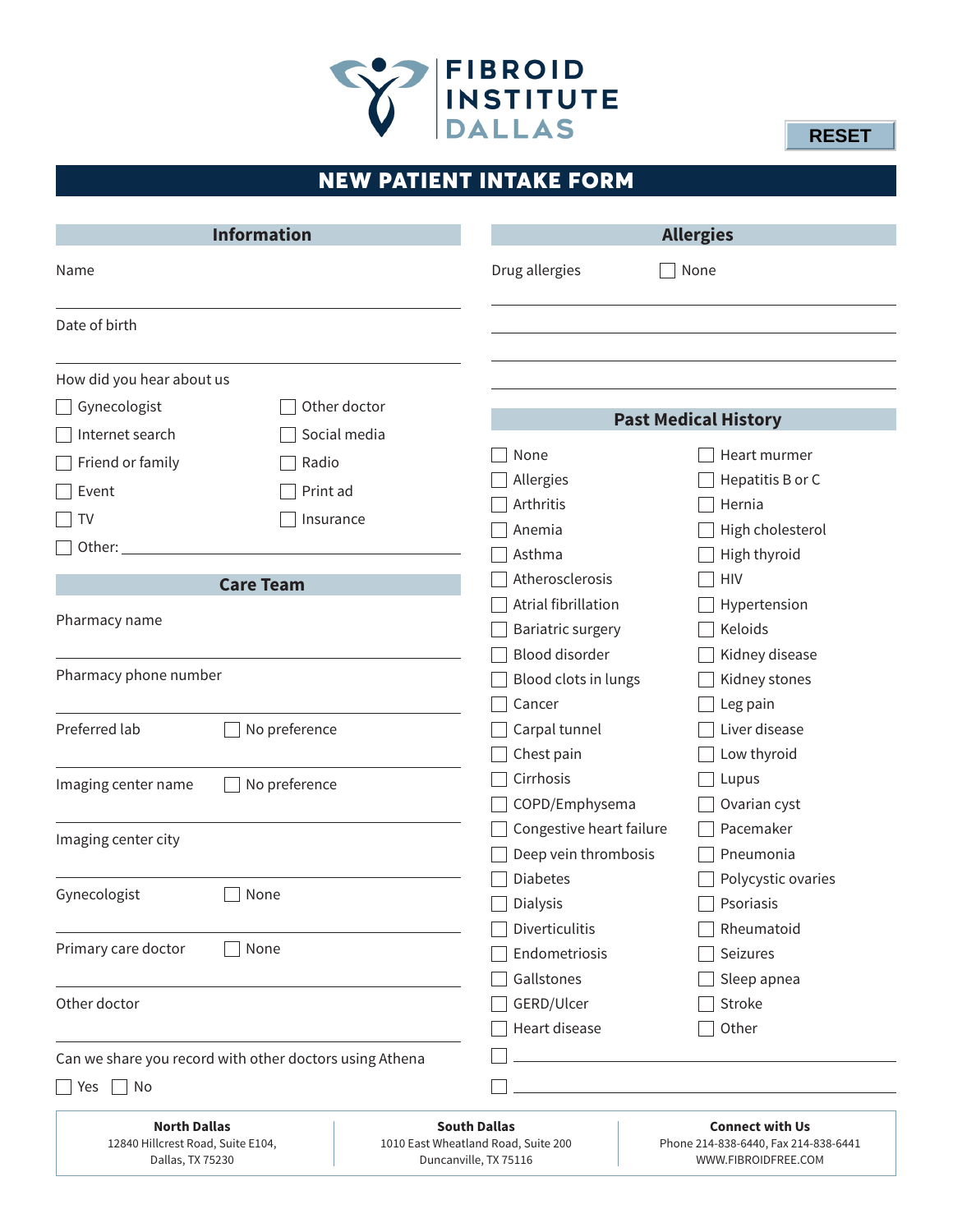#### **Past Surgical History**

## **Recreational drugs**

| None                                                                  | Do you use recreational drugs                      |                          |
|-----------------------------------------------------------------------|----------------------------------------------------|--------------------------|
| Year<br>Surgery                                                       | Yes $\Box$ No                                      |                          |
|                                                                       | Marijuana occasionally                             | Marijuana daily          |
|                                                                       | Cocaine                                            | Other recreational drugs |
|                                                                       | IV drugs                                           |                          |
|                                                                       | Are you currently employed                         |                          |
| <b>Medications</b>                                                    | $\top$ Yes $\Box$ No                               |                          |
| None                                                                  | Occupation                                         |                          |
| Current medication<br>Dose                                            |                                                    |                          |
|                                                                       | Relationship status                                |                          |
|                                                                       | Single                                             | Married                  |
|                                                                       | Significant other                                  | Divorced                 |
|                                                                       | Separated                                          | Widowed                  |
| <b>Social History</b>                                                 | Would you accept a blood in an emergency           |                          |
| Are you a caregiver<br>$ $ No<br>Yes                                  | Yes $\Box$ No<br>$\Box$                            |                          |
| Notes                                                                 | What is your exercise level                        |                          |
|                                                                       | None                                               | Occasional               |
|                                                                       |                                                    |                          |
| <b>Tobacco Use</b>                                                    | Moderate                                           | Heavy                    |
|                                                                       | How many times per week do you exercise            |                          |
| Never smoked<br>Former smoker<br>Current every day smoker             | $\sqrt{3-4}$<br>$\sqrt{1-2}$                       | $5 - 7$                  |
| Current occasional smoker                                             | Have you recently traveled abroad                  |                          |
|                                                                       | $\Box$ Yes $\Box$ No                               |                          |
|                                                                       | Have you been to a high risk covid area            |                          |
| How many packs per day do/did you smoke: _                            | No<br>Yes                                          |                          |
| How many years since your last cigarette                              | Have you had close contact with someone with covid |                          |
| $6 - 10$<br>$16+$<br>$\sqrt{1-5}$<br>$11 - 15$                        | Yes $\Box$ No                                      |                          |
| <b>Alcohol use</b>                                                    | Are you blind or visually impaired                 |                          |
| Occasional<br>None                                                    | Yes $\Box$ No<br>$\Box$                            |                          |
| Moderate<br>Heavy                                                     | Are you deaf or do you have impaired hearing       |                          |
| 1-2 times per week                                                    | Yes $\Box$ No<br>$\blacksquare$                    |                          |
| 3-4 times per week                                                    | Do you have transportation difficulties            |                          |
| 5-7 times per week                                                    | $\Box$ No<br>Yes                                   |                          |
| How many days in the past year have you consumed 5 or more<br>drinks: | Which of your hands is dominant                    |                          |
|                                                                       | Left $\Box$ Right                                  |                          |

| <b>North Dallas</b>               | <b>South Dallas</b>                 | Conı          |
|-----------------------------------|-------------------------------------|---------------|
| 12840 Hillcrest Road, Suite E104. | 1010 East Wheatland Road, Suite 200 | Phone 214-838 |
| Dallas, TX 75230                  | Duncanville, TX 75116               | WWW.FI        |

**Connect with Us** 8-6440, Fax 214-838-6441 WWW.FIBROIDFREE.COM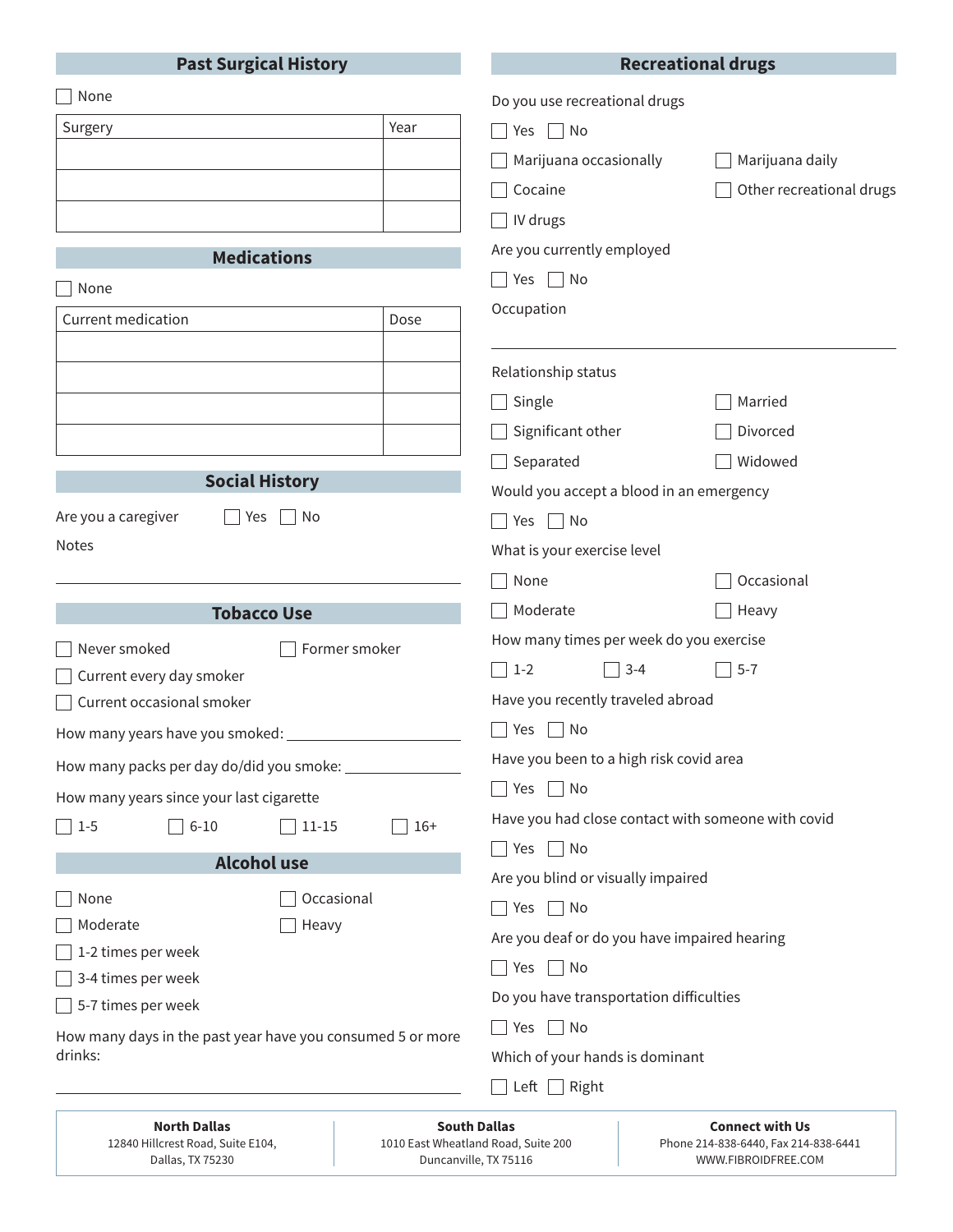|                         |                         | <b>Fibroid Family History</b> |                     |
|-------------------------|-------------------------|-------------------------------|---------------------|
| None                    | Mother has fibroids     | Aunt/cousin has fibroids      |                     |
| Mother had hysterectomy | Sister has fibroids     |                               |                     |
|                         |                         | <b>Review of systems</b>      |                     |
| <b>Constitutional</b>   |                         | <b>Endocrine</b>              |                     |
| Fatigue                 | Fever                   | <b>Excessive thirst</b>       | Excessive body hair |
| Chills                  | Recent weight loss      | Cold intolerance              | Heat intolerance    |
| Recent weight gain      | No symptoms             | No symptoms                   |                     |
| <b>Skin</b>             |                         | <b>Musculoskeletal</b>        |                     |
| Rash                    | Acne                    | Muscle aches                  | Muscle weakness     |
| Discoloration           | No symptoms             | Joint pain                    | Spine pain          |
| <b>Eyes</b>             |                         | No symptoms                   |                     |
| Irritation              | Vision changes          | <b>Neurologic</b>             |                     |
| Double vision           | Wear glasses            | Headache                      | <b>Dizziness</b>    |
| Contact lenses          | No symptoms             | Weakness                      | Numbness            |
| <b>Ear Nose Throat</b>  |                         | Seizures                      | No symptoms         |
| <b>Hearing loss</b>     | Nose/sinus problem      | Psychiatric                   |                     |
| Sore throat             | Snoring                 | Depression                    | Sleep disturbance   |
| Dry mouth               | Nose bleeds             | Panic attacks                 | Anxious or nervous  |
| No symptoms             |                         | No symptoms                   |                     |
| <b>Respiratory</b>      |                         | Hematology                    |                     |
| Short of breath         | Cough                   | Swollen glands                | Easy bruising       |
| Sputum production       | Coughing up blood       | <b>Excessive bleeding</b>     | No symptoms         |
| Wheezing                | $\bigsqcup$ No symptoms |                               |                     |
| Cardiovascular          |                         | <b>Allergy</b>                |                     |
| Chest pain              | Palpitations            | Runny nose                    | Itching             |
| Leg swelling            | No symptoms             | Hives                         | Frequent sneezing   |
| Gastrointestinal        |                         | No symptoms                   |                     |
| Heartburn               | Nausea                  | <b>Body</b>                   |                     |
| Vomiting                | Abdominal pain          | Height                        | Weight              |
| Constipation            | Diarrhea                |                               |                     |
| No symptoms             |                         |                               |                     |
| Genitourinary           |                         |                               |                     |
| Blood in urine          | Trouble urinating       |                               |                     |
| Vaginal discharge       | No symptoms             |                               |                     |
|                         |                         |                               |                     |

**North Dallas** 12840 Hillcrest Road, Suite E104, Dallas, TX 75230

**South Dallas** 1010 East Wheatland Road, Suite 200 Duncanville, TX 75116

**Connect with Us** Phone 214-838-6440, Fax 214-838-6441 WWW.FIBROIDFREE.COM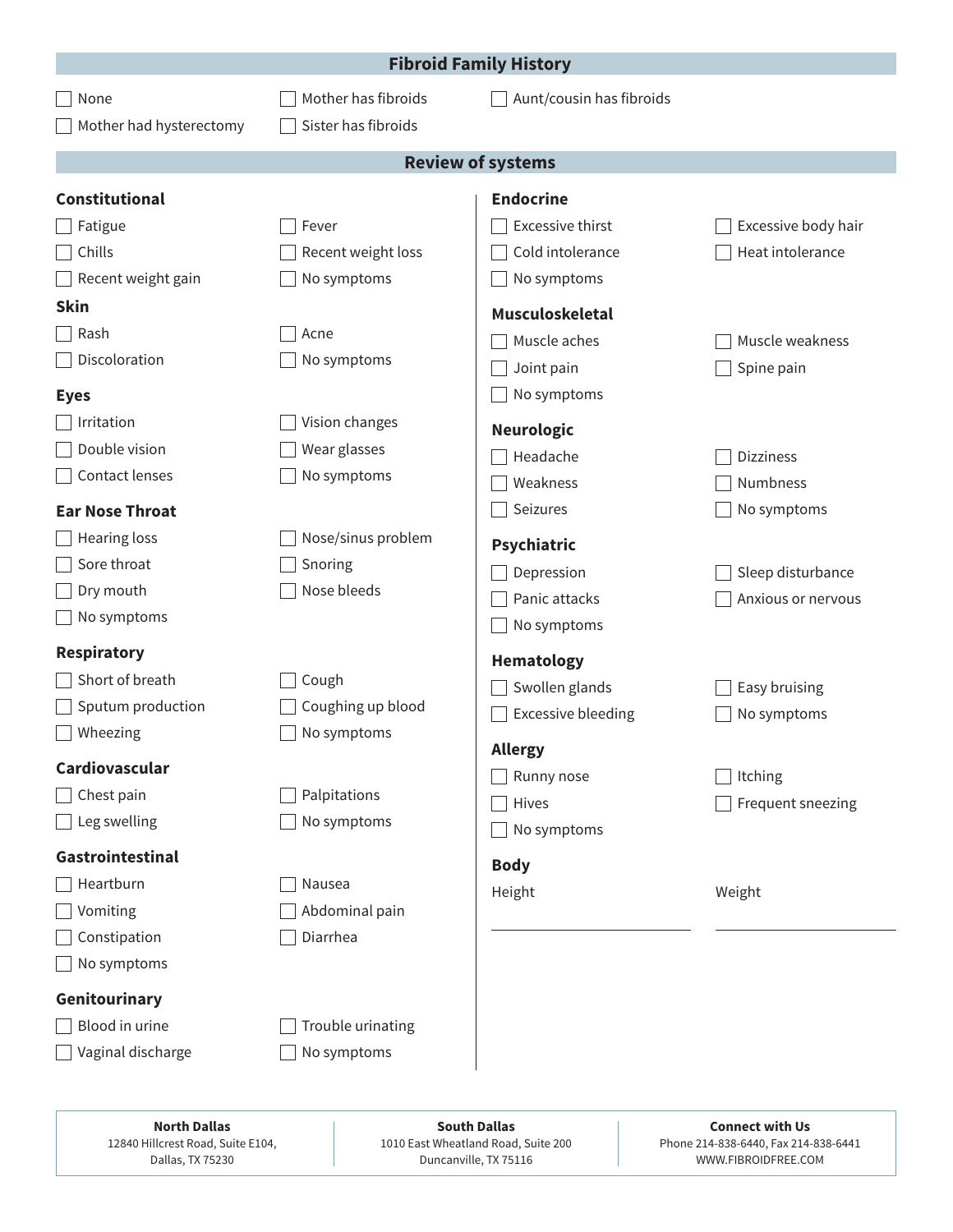## **History of Present Illness**

| <b>Pregnancy history and plans</b>            |                        | <b>Bleeding symptoms</b>                   |                          |
|-----------------------------------------------|------------------------|--------------------------------------------|--------------------------|
| Number of pregnancies                         |                        | None                                       |                          |
|                                               |                        | Excessive bleeding during period           |                          |
| Number of births                              | Number of miscarriages | Prolonged bleeding during period           |                          |
|                                               |                        | Light spotting between periods             |                          |
| Prior vaginal delivery                        | Prior c-section        | Heavy bleeding between periods             |                          |
| I do not want to get pregnant                 |                        | Bleeding occurs during or after sex        |                          |
| I do not know if I want to get pregnant       |                        | Anemia                                     |                          |
| I plan to get pregnant in the future          |                        | Low iron                                   |                          |
| I am trying to get pregnant now               |                        |                                            |                          |
| <b>Notes</b>                                  |                        |                                            |                          |
|                                               |                        | Taking iron supplements                    |                          |
|                                               |                        | I have had an iron infusion                |                          |
|                                               |                        | I have had a blood transfusion             |                          |
| <b>Birth control</b>                          |                        | I am currently taking a blood thinner      |                          |
| None                                          | Abstinence             | <b>Notes</b>                               |                          |
| Condoms                                       | Birth control pills    |                                            |                          |
| <b>Tubal ligation</b>                         | Partner had vasectomy  |                                            |                          |
| Intrauterine device (IUD)                     | Subdermal implant      | How heavy is your bleeding                 |                          |
| Diaphragm                                     | Other                  | Spotting                                   | Light                    |
| <b>Notes</b>                                  |                        | Moderate                                   | Heavy                    |
|                                               |                        | Passing clots                              | Passing dime sized clots |
|                                               |                        | Passing quarter sized clots                | Passing egg sized clots  |
| How long do your periods usually last         |                        | Using 8 or more pads or tampons daily      |                          |
| 1-3 days/month                                | 3-5 days/month         | Changing pad or tampon every 1-2 hours     |                          |
| 6-7 days/month                                | 8-10 days/month        | Using ___________ pads per 24 hours        |                          |
| 10-15 days/month                              | Almost daily           | Using ____________ tampons per 24 hours    |                          |
| Daily                                         |                        | Requires double protection                 |                          |
| Irregular length of periods                   |                        | Requires getting up at night               |                          |
| Periods are getting longer                    |                        | Bleeding through onto clothes/sheets/seats |                          |
| Interval between periods has decreased        |                        | Bleeding interferes with daily activities  |                          |
| Interval between periods is less than 21 days |                        | Bleeding has caused me to miss work        |                          |
| Notes                                         |                        | Notes                                      |                          |
|                                               |                        |                                            |                          |

**North Dallas** 12840 Hillcrest Road, Suite E104, Dallas, TX 75230

**South Dallas** 1010 East Wheatland Road, Suite 200 Duncanville, TX 75116

**Connect with Us** Phone 214-838-6440, Fax 214-838-6441 WWW.FIBROIDFREE.COM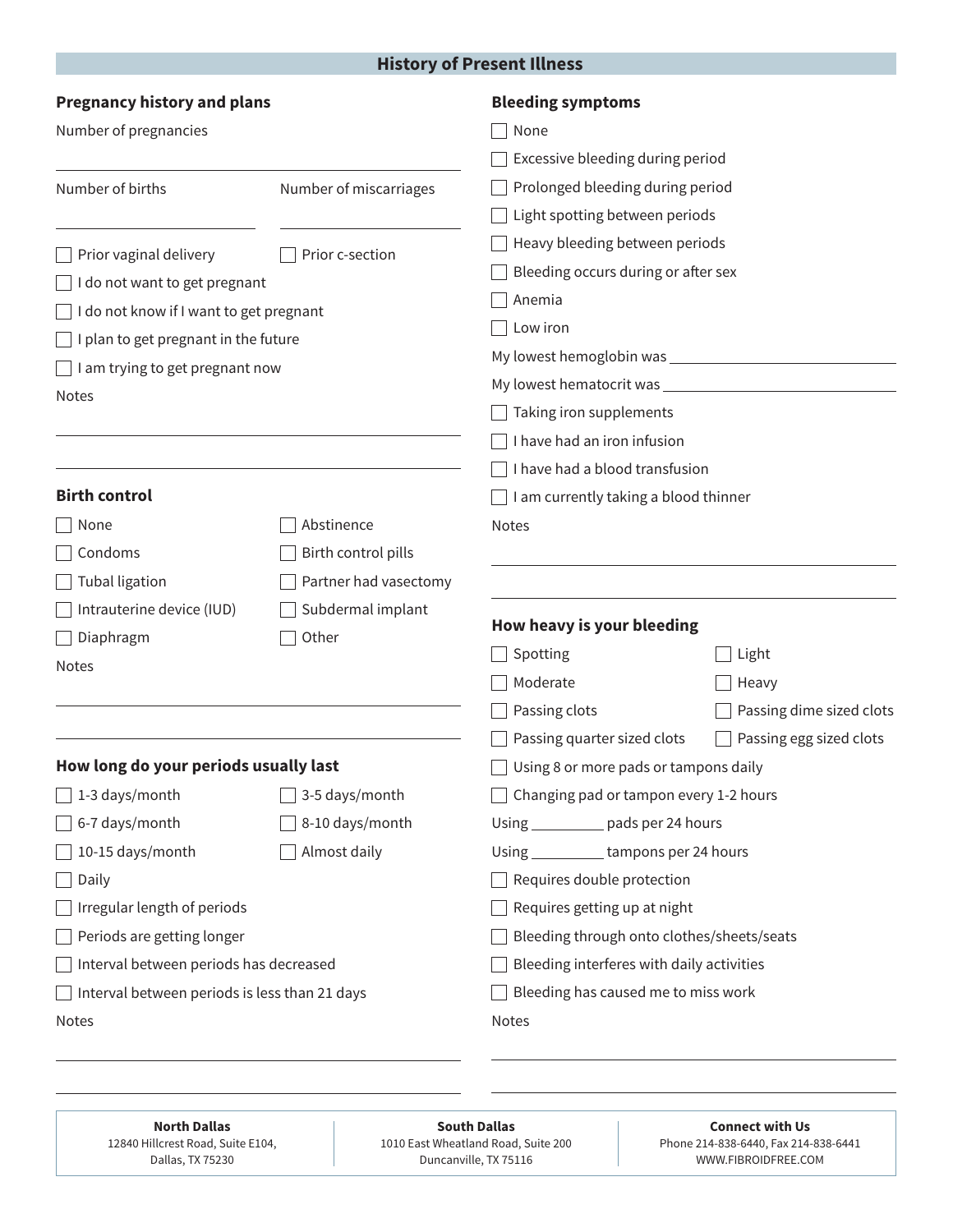## **History of Present Illness (cont.)**

| How long have your cycles been heavy                                         |                       | <b>Notes</b>                                                                        |                                                                                       |
|------------------------------------------------------------------------------|-----------------------|-------------------------------------------------------------------------------------|---------------------------------------------------------------------------------------|
| Past 1-5 periods                                                             | Past 6-12 periods     |                                                                                     |                                                                                       |
| Occasional periods                                                           | Every period          |                                                                                     |                                                                                       |
| Since my periods first started                                               | $\Box$ Past 2-5 years | <b>Current therapies include</b>                                                    |                                                                                       |
| This is a typical bleeding pattern for me                                    |                       | None                                                                                | Ibuprofen/NSAIDs                                                                      |
| This is an atypical bleeding pattern for me                                  |                       | Tylenol                                                                             | Aspirin                                                                               |
| <b>Notes</b>                                                                 |                       | Muscle relaxants                                                                    | Oral narcotics                                                                        |
|                                                                              |                       | Heating pad                                                                         |                                                                                       |
|                                                                              |                       | Other                                                                               |                                                                                       |
| <b>Location of pain</b>                                                      |                       |                                                                                     |                                                                                       |
| None                                                                         | Pelvic pain           | My pain is not relieved by medication                                               |                                                                                       |
| Abdominal pain                                                               | Lower back pain       | My pain is partly relieved by medication                                            |                                                                                       |
| Right lower quadrant                                                         | Left lower quadrant   | My pain is relieved by medication                                                   |                                                                                       |
| Right flank pain                                                             | Left flank pain       | <b>Notes</b>                                                                        |                                                                                       |
| Right leg pain                                                               | Left leg pain         |                                                                                     |                                                                                       |
| $\Box$ Pain occurs during or after sex                                       |                       |                                                                                     |                                                                                       |
| Notes                                                                        |                       | <b>Other conditions</b>                                                             |                                                                                       |
|                                                                              |                       | None                                                                                | Endometriosis                                                                         |
|                                                                              |                       | Endometrial polyps                                                                  | Adenomyosis                                                                           |
|                                                                              |                       | Polycystic ovary syndrome                                                           | Other                                                                                 |
| How bad is your pain                                                         |                       | <b>Notes</b>                                                                        |                                                                                       |
| None                                                                         | Mild                  |                                                                                     |                                                                                       |
| Moderate                                                                     | Severe                |                                                                                     |                                                                                       |
| Intense                                                                      | Disabling             |                                                                                     |                                                                                       |
| Pain interferes with daily activities                                        |                       | <b>Associated symptoms</b>                                                          |                                                                                       |
| Pain has caused me to miss work                                              |                       | None                                                                                | Fatigue                                                                               |
| Pain requires staying in bed                                                 |                       | <b>Dizziness</b>                                                                    | Shortness of breath                                                                   |
| <b>Notes</b>                                                                 |                       | Palpitations                                                                        | Urinary frequency                                                                     |
|                                                                              |                       | Urinary urgency                                                                     | Urinary leakage                                                                       |
|                                                                              |                       | Bloating<br>Vaginal discharge                                                       | Constipation                                                                          |
|                                                                              |                       |                                                                                     | Vaginal itching/irritation                                                            |
| <b>Duration of symptoms</b>                                                  |                       | Moody/irritable/depressed prior to period<br>Headache with period                   |                                                                                       |
| Pain during periods<br>Pain between periods                                  |                       | <b>Notes</b>                                                                        |                                                                                       |
| Symptoms have lasted weeks                                                   |                       |                                                                                     |                                                                                       |
| Symptoms have lasted months                                                  |                       |                                                                                     |                                                                                       |
| Symptoms have lasted years                                                   |                       |                                                                                     |                                                                                       |
| <b>North Dallas</b><br>12840 Hillcrest Road, Suite E104,<br>Dallas, TX 75230 |                       | <b>South Dallas</b><br>1010 East Wheatland Road, Suite 200<br>Duncanville, TX 75116 | <b>Connect with Us</b><br>Phone 214-838-6440, Fax 214-838-6441<br>WWW.FIBROIDFREE.COM |